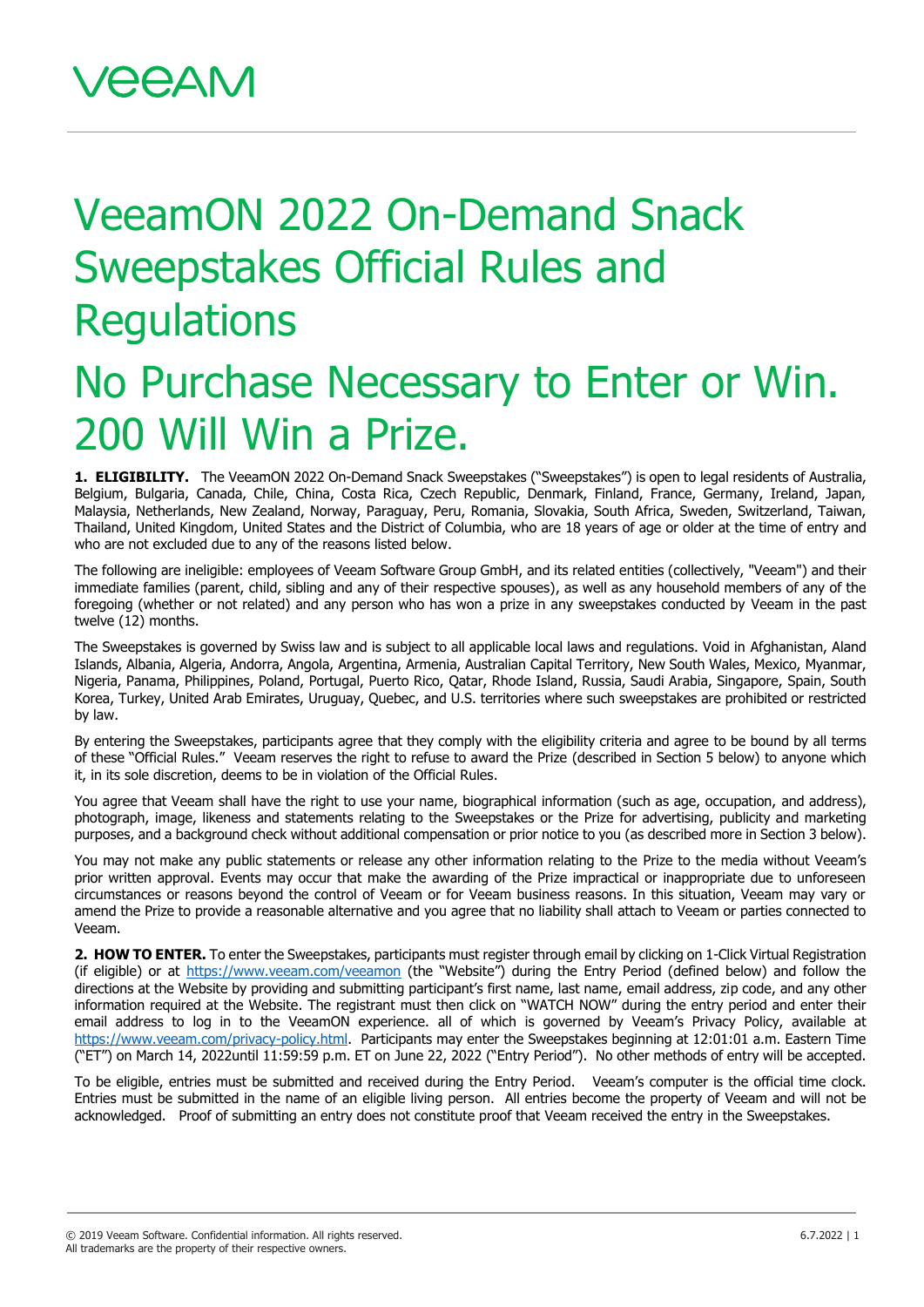

Limit: one (1) entry per person/email address. Multiple entries received in violation of the entry limitation, false or deceptive acts or entries, or entries generated by script, macro or other automated means will be void, will render a participant ineligible, and also may result in participant no longer being allowed to enter Veeam's sweepstakes, contests or other promotions in the future, at Veeam's sole discretion.

Veeam and its employees, officers, directors, representatives, partners and agents (collectively, the "Released Parties") are not responsible for misdirected, incomplete, lost, late, illegible, undelivered, inaccurate or delayed entries, or for technical, hardware, or software failures of any kind, lost or unavailable network, cable, satellite, Internet service provider, telephone, telephone lines or other connection issues, or any other non-controllable acts concerning a website, failed, incomplete, garbled or delayed computer transmissions or other problems of any kind which may limit or affect a person's ability to participate in the Sweepstakes, including, without limitation, errors which may occur in connection with the administration of the Sweepstakes, the processing of entries, the announcement of the prizes or in any Sweepstakes-related materials. Veeam reserves the right, in its sole discretion, to disqualify entrants and/or modify, cancel or suspend the Sweepstakes. In the event of termination, Veeam reserves the right, at its sole discretion, to award the prizes from among all non-suspect eligible entries received up to the time of such action.

**3. PUBLICITY AND DATA PROTECTION.** By entering, you agree that Veeam shall have the right to collect, retain, and use your personal information to the extent necessary to process and contact you about the Sweepstakes, and conduct a background check if you are selected as a potential winner. You also agree that, without additional compensation or prior notice, Veeam shall have the right to:

- use your personal information and/or likeness for advertising, publicity and marketing purposes in connection to the Sweepstakes;
- send you additional marketing communications and information related to Veeam products; and
- share your personal information with Veeam's partners for one of the forgoing purposes.

**Entrants can read more about Veeam's Privacy Policy, which governs use of all personal information you provide at** [https://www.veeam.com/privacy-policy.html.](https://www.veeam.com/privacy-policy.html) **If you do not want Veeam to use your personal information to contact you with information about goods and services, please do not enter the Sweepstakes.**

**4. HOW TO WIN; ODDS OF WINNING:** On or around July 13, 2022, two hundred (200) potential winners (collectively, when verified by Veeam as described here, the "Winners,") will be randomly selected by Veeam, from among all eligible entries received during the Entry Period. The odds of winning depend on the total number of eligible entries received. Any Winner will be notified by Veeam via email and must meet all eligibility requirements, including a timely reply to Veeam's notification and the execution and return of all necessary releases and documents required by Veeam (including, without limitation, tax reporting forms). Winning is contingent upon fulfilling all requirements.

Veeam has the right to conduct a background check of any Winner, including without limitation, civil and criminal court and police records, and Winner agrees to provide necessary information to assist Veeam with a background check. If Winner has been convicted of a felony or misdemeanor, charged with or accused of engaging in any activities involving moral turpitude, harm to children, or any other activity that conflicts with Veeam's image, Veeam reserves the right to disqualify Winner.

In Veeam's sole discretion, disqualification may result, and an alternate Winner may be chosen, if a Winner (i) fails to respond to the notification or contact Veeam within forty eight (48) hours from the date Veeam sends notice to the email provided, (ii) fails to sign and return all necessary documents within the time period designated by Veeam, (iii) declines the prize, (iv) fails to provide Veeam with satisfactory proof of age, identity, residency or other information needed to conduct a background check, or (v) fails to comply with any of the Official Rules as outlined herein. Veeam is not responsible for the redirection of email per the individuals' respective company or personal firewall, email server(s), spam filter, or any other technical error.

Veeam's decisions regarding this Sweepstakes are final and binding.

**5. PRIZE.** Two Hundred (200) Winners will receive a Snack Magic box (the "Prize"). You acknowledge and accept that the Prize is valued at the equivalent of approximately Seventy-Five Dollars (\$75 USD). Any valuation of the Prize stated above is based on available information provided to Veeam. The Prize is non-transferable, non-exchangeable and there are no cash or credit alternatives available.

Veeam reserves the right to substitute for any reason whatsoever a prize (or portion thereof) of comparable or greater value, in their sole discretion.

**6. TAXES.** The Winner is responsible for the reporting and payment of all applicable taxes (if any) as well as any other costs and

<sup>© 2019</sup> Veeam Software. Confidential information. All rights reserved. All trademarks are the property of their respective owners.